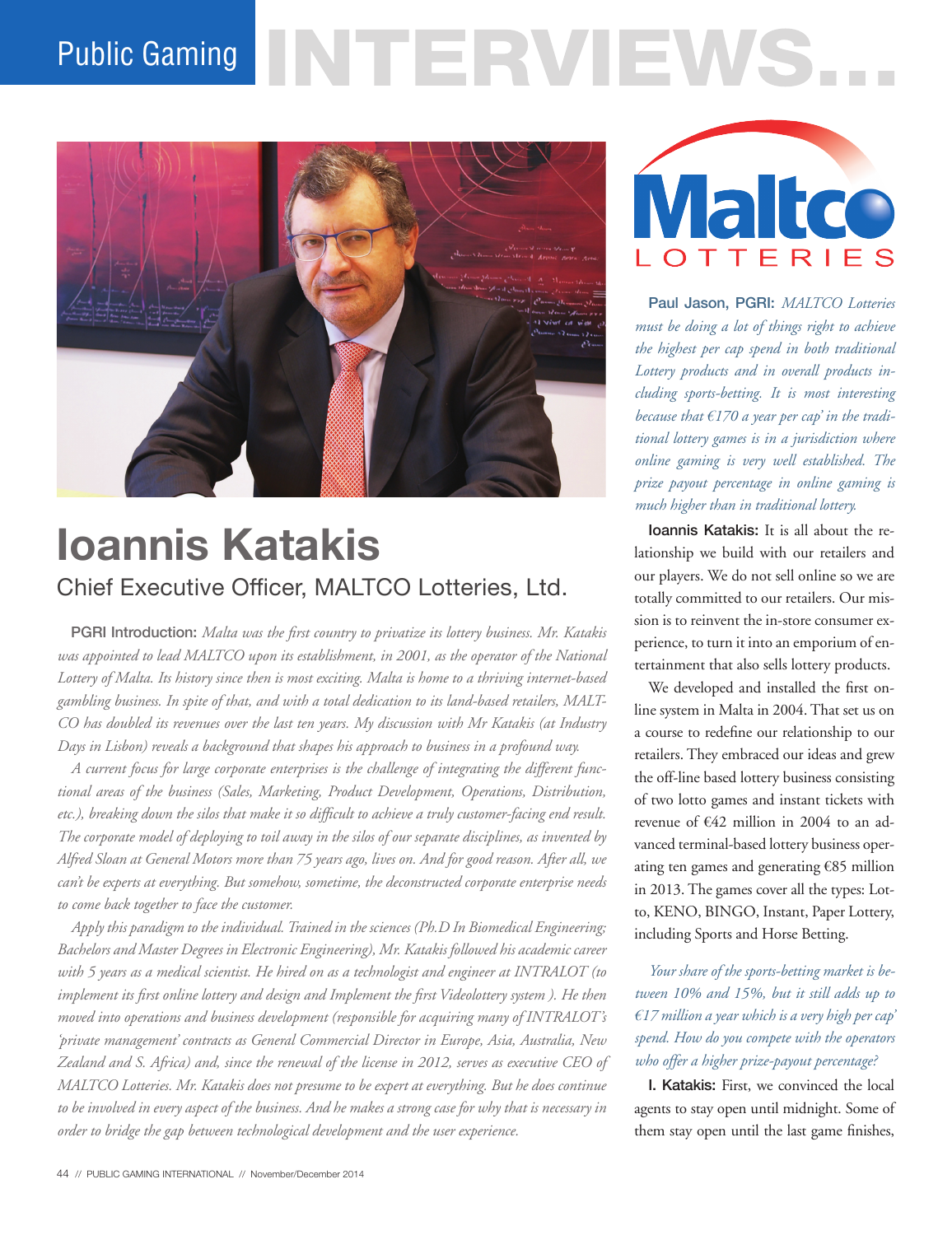#### MALTCO LOTTERIES, LTD.—BY THE NUMBERS

See the interview with Ioannis Katakis, CEO of MALTCO Lotteries, for insight into how MALTCO Lotteries came to have the highest per capita spend on traditional lottery products (€170) AND the highest per capita spend overall including sports-betting (€210)!

#### THE GAMES

- Two type of weekly lotto games
- KENO every five minutes
- Two types of BINGO games: one daily and one every 15 minutes
- Scratch tickets
- A weekly paper Lottery called Grand Lottery
- UBET sports : Fix odds betting covering about 1000 events weekly
- UBET Horse Races Pari-mutual: Races from Sweden (ATG), England and Ireland (GBI) and S. Africa and Asia (Phumelela)

MALTCO Lotteries broadcasts across eleven TV channels. The IN-TRALOT Horizon system is used to deliver those channels to more than 230 dedicated shops, by means of advanced data broadcasting methods. Each shop is connected to the company via an 8 Mbit line. The information being broadcasted by

HORIZON includes:

- Live draws of KENO (5minutes) and Bingo (15 minutes)
- Results, statistics and historical information about all the games including Jackpots and winning amounts immediately delivered after the draw to all the shops simultaneously
- Programs, Live odds, results and statistics with the relative information about UBET sports betting

Additionally, INTRALOT HORIZON is used for transmitting over the same 8 Mbit line, three TV channels dedicated to live broadcasting of the Horse Races, thus players can bet on the races as they watch them in real time, live, from:

GBI : England & Ireland; ATG: Sweden; Phumelela: S. Africa and Asiia

#### REVENUES BY GAME CATEGORY

- Lottery Games: €55 million
- Fast Games: €12 million
- Scratch Tickets: €1,5 million
- UBET Betting : €17 million
- Total : €85.5 million

#### AVERAGE PRIZE-PAYOUTS

- Lottery Games: 50% to 55%
- Sports-betting: 75%

• Horse-racing: 80%.

The Lottery tax in Malta varies from 5% to 20% on the gross revenue depending on the game. Overall, MALTCO contributes to the Government approximately €18 million a year, which adds up to 21% of total revenue. That amount includes the annual portion of the initial license fee that MALTCO paid to the Government for the grant of the 10 year license. The current license began in 2012 and expires in 2022. In addition to those net funds paid to the Government, the company contributes €50,000 annually to the Responsible Gaming Foundation and approximately €400,000 which is the average annual amount of the unclaimed prizes which is also turned over to the Government's Good Causes fund. The population of Malta is 400,000. Also MALTCO supports local athletic events. During the last ten years MALTCO, sponsors the Maltese Football Cup, named UBET Trophy where prize money are given to all the participating teams and the amount given to each team is related on the final ranking of the team in the competition. In addition money was given to the top five athletes of Malta as an award for their achievement.

which is sometimes even later than midnight. This is very important since players have the option of live-betting during the half-time. We discovered during the last World Cup that since there were three Football matches during the day, the players want to receive their winnings immediately at the conclusion of each match. On the internet, the players do not receive their winnings immediately. So although there is a disadvantage on the odds, players prefer to play with us because they get their money immediately in cash after the game and then can bet on the next one. And they can stay and play until the last match is over. So in one day they can bet the money three separate times without having to wait to get more money out of their pockets for the next bet.

Too, Horse-Race betting, and Sports-betting in general, has been established as a very social activity in Malta. Players enjoy being in the company of other players in the shops. It creates a very festive atmosphere. They have fun, talk about lots of different things in a social environment, review our betting program (printed twice weekly and distributed to all Agents), exchange ideas with each other about the games and the players and who's going to win and the spreads and so on. And our INTRALOT Horizon system simulta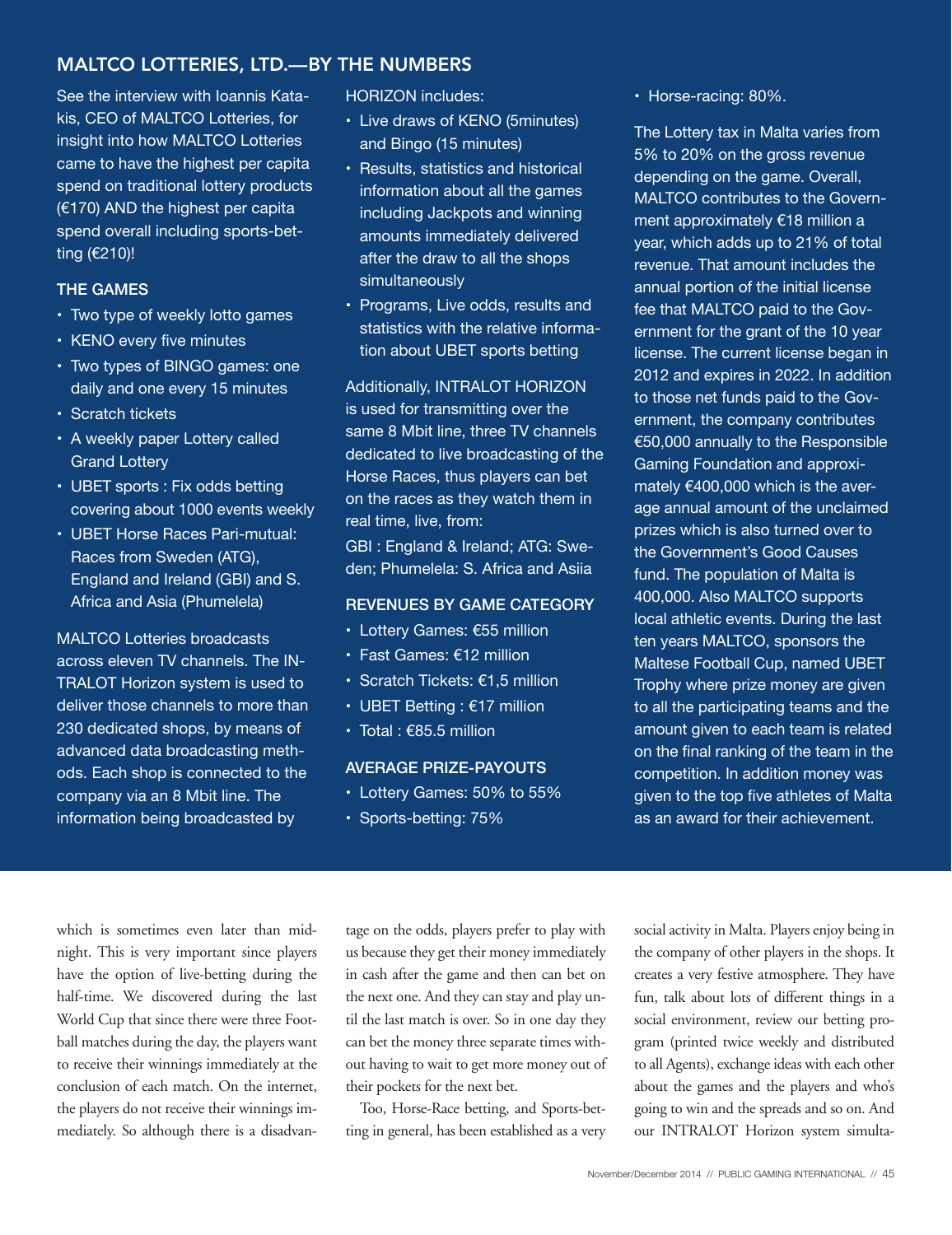neously broadcasts the betting information, how the odds are changing in real time, betting tips, and how to play instructions directly into the stores. The main Football and all the horse racing (from Sweden, UK, Ireland, S. Africa and Asia) events are broadcast on TV monitors so the players can watch the event live while they are tracking the progress of the bets and the odds on the Horizon system TV screens. It is the whole in-shop playing experience that is the biggest asset enabling us to compete against online gaming.

# *I realize that playing the lottery is completely different from sports-betting. But still, couldn't the same strategy of creating a fun and social in-store environment enhance the playing experience for lottery players?*

I. Katakis: That is our number one priority: first, to further improve the service level in our shops since they are dedicated to us. Our service and the agents' dedication to us are already excellent. But we want to always improve. Second, our strategy is to make our shops places of entertainment, fun and social interaction. Responsible Gaming is also a top priority, and that goal is served by creating an environment that is as much about fun and social as it is about betting. MALTCO in 2014 was awarded the Responsible Gaming Certificates from both EL and WLA, confirming our commitment to playing responsibly.

The concepts of fun and social interaction do apply to Lottery play just as they do to Sports-betting. Our shops are set up to promote that same kind of social environment for the Lottery players. They offer coffee and tea for free, and they have vending machines for sandwiches. So people can come to our shops and play the lottery and enjoy all the amenities that they get in a coffee shop or a bar. They can sit down, meet their friends, talk about whatever they care about.

Our shops are much different than what you might see in some other countries where the dedicated shops are for specific type of betting and for more serious gamblers. The punters in the UK for instance come in to

bet and then they leave. Our shops promote a social atmosphere. The players in our shops can select from a wide range of games, from Lotto and Instant tickets, to KENO and Sports Betting. Playing the Lottery, and even Sports-betting, is not about maximizing turnover and GGR, but about promoting a healthy form of recreational gaming. The shops are fun for the patrons for lots of different reasons. Mostly it's to socialize and then they do play our games to just have fun. And you will find our shops to be much more accommodating to women than the typical betting shops around the world. People who are more interested in the social aspects than serious betting enjoy our shops. The end result is a much more sustainable business model because people are not betting more than they should. So it is better from a Corporate Social Responsibility and Responsible Gaming point of view. I think it is also a better business model for the long-term. We may not be maximizing the short-term GGR with our players. But I believe we are actually maximizing the long-term value of the customer. Better for the player and better for us from a business point of view too.

I should point out that I consider MALT-CO as a boutique style Lottery and the Points of Sale as "our shops" because I consider our Agents as our partners. These are actually all independent agents who sell MALTCO products. MALTCO does not have any equity ownership of the shops. There's a procedure in how we select the location and give the approval to a new shop-owner to sell MALTCO products. And we provide ongoing training. The shops are required to invest in TVs and meet our standards relating to layout and design of the stores.

*It would seem to me that this is a vison that benefits the retailers, provides them a business model that not only vends lottery products, but provides a retailing model that drives store traffic and positions the retailer to sell other products as well.* 

I. Katakis: It's true. When we started in 2004, there was a very aggressive union that wanted to control everything. They did not trust us, and were not confident that our strategies would result in a successful and profitable retail business. It was not easy to enlist their cooperation and get them to sign off on contracts that were different from what they had prior to MALTCO. As soon as it became apparent that the shops made more money than they were making before, we received lots of applications to become MALTCO agents. Now, most of the agents do not rely on the union to discuss business with us. We encourage them to come to talk to us directly or we organize regular meetings so we can exchange ideas face to face. Thus we gained their confidence. They see that we invest in the business to help them be more successful. They see that our business strategies work and make them more profitable. We invest in a set of equipment for each store: Terminals, printers, ticket checkers, TV's, etc. The most active shops have up to three or four sets of such equipment. We also provide support that helps them be better merchants, better retailers. We work with them to upgrade their communications and IT infrastructure. These are things that many of them do not have the know-how to do and so they appreciate our guidance.

Bernadette Lobjois, the secretary general of the European Association, visited some of our shops and was so impressed with our operations that it was agreed to hold a seminar in Malta, in May of 2015, focused on Retailing and a session will be held in our shops. You should come!

#### *You have extensive experience in all different aspects of the business. How does your knowledge in each mutually reinforce the other areas?*

I. Katakis: It took us a year to fully implement the Horizon system that delivers real-time data on live sporting events to all of our stores. The process of fine-tuning the technology involved every aspect of the business. We spent a lot of time in the stores with the customers to learn precisely what information was needed, how the informa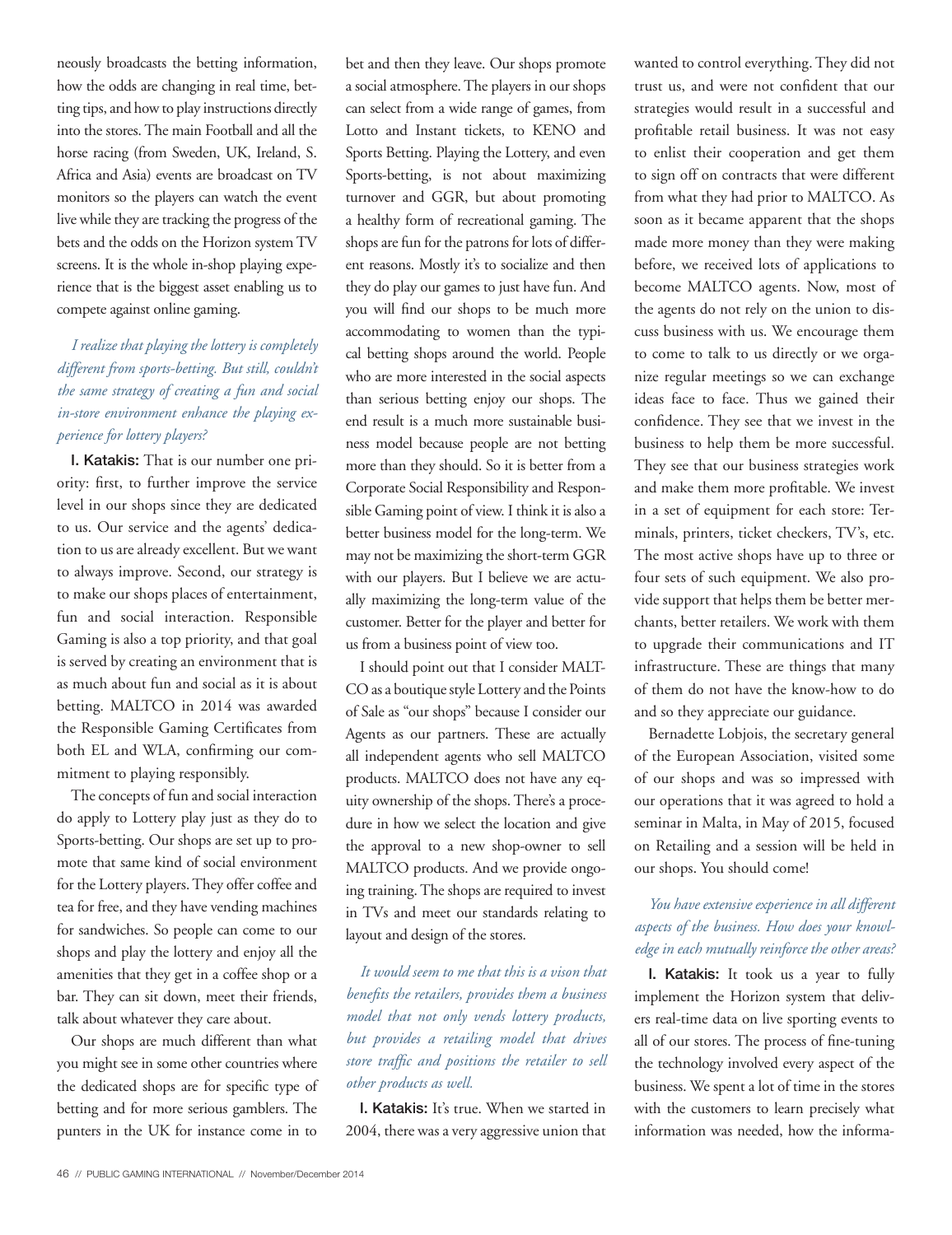tion was processed by the customers, how to improve even the smallest detail to make the transmission and display of the information be as user-friendly as possible. That understanding is then converted into technical specifications, some of which appeared to the technologists to be more do-able than others. It becomes a matter then of revisiting the customer experience, reimagining the ways to produce the desired results, revisiting the technological pathways to meeting the customer needs, and reimagining the technological solutions to producing the desired results. And repeating that process until we get it right. This is exactly the role of INTRALOT, to bridge the gap between technology and user-experience.

# *That's what you do. You have a Phd in Bioengineering. You started with INTRALOT in 1998. And you were on the team that developed their first online systems.*

I. Katakis: My responsibilities are now in managing operations and developing the business. My time, though, is spent bridging the gap between technology and user-experience. I do not think that sales, marketing, and business development can be effectively done without a deep understanding of technology and operations. It's partly a matter of motivation. Technologists and operations are focused on delivering a technological and operational result. Their training and worldview is not so much on user-experience. The development of new products and services always involves technology and services but in the end it is all customer-facing and so that is the world-view that must drive the process. For instance, the game design of our new draw-based game was based on an existing brand in Malta called Grand Lottery. This brand was referring to a game that was not successful before 2004, but the Government imposed the obligation on MALTCO as the new license operator to reinstate the brand based on a similar style game. It took a lot of research into all aspects of design and operations to redevelop it so that it would produce a different result. It is a unique game because

it combines a few different ways to win. And it is only with a deep understanding of all the factors of production that enabled us to redesign the game so that it appealed to the consumer. I get deeply involved with every aspect of the operation. But most important is to spend time with the customers, visiting the shops to watch and experience the service offered to the players as well as the way the games are played. I visit the shops at least once a week. Sometime I play the games in order to experience the whole cycle of the game and talk to the customers and see for myself how it feels to interact with our products and services.

# *To what extent did this focus on bridging the gap between technology, operations, and user experience begin back in your post-academic career as a medical scientist?*

I. Katakis: That is what shaped my view that there is a disconnect between scientific understanding and its real-world application. I'm an engineer in my profession but then my Ph.D is in Biomedical Engineering because I wanted to apply my professional training to the business of helping people directly; to make that connection where scientific understanding meets practical real world application. The real world includes real people whose wants and needs do not always align with what science and data analyses predict. I wanted to work at the nexus where computing and research and technology deliver material results to real people. I do tend to apply the scientist's methodologies to solving problems, but always with the awareness that human behavior does not always comport with the blueprint derived in the laboratory, or the projections driven by even the most advanced data-analytics driven modeling. Intellectual rigor and discipline is useful in the process of deconstructing a complex problem, but the reconstruction into practical solutions is a real-world facing process. Or, if you will, a customer-facing process. That has been my focus for the last thirty-five years.

#### *But the last couple decades your time has been on the side of business development and managing operations.*

I. Katakis: I don't separate business development, operations and bridging the gap between technology and the userexperience. They are all one and the same. They are all done together, integrated into the same business process.

INTRALOT started as a technology company and now covers the whole spectrum of gaming with vast experience in lottery operational. The products we produce are by materialising our technological expertise based on our operational experience. They have to be. The Horizon is a technologically sophisticated system. But we are also operators. As CEO of the company which operates the lottery in Malta, I am responsible for delivering a product and service that appeals to consumers. So, we are also a customer-facing company.

We need to understand not only what the market wants, but how to fulfill the expectations of all different constituents. The lottery business is a very complicated market. It involves every member and interest group in society. A lottery game is not just a matter of design and mathematics. It's not just a matter of creating something that appeals to the consumer. How the game is sold, how it is advertised and promoted is actually part of the product itself. Then there are the channel partners, our retail shops, and our government constituents. And paramount is our commitment to Responsible Gaming and Corporate Social Responsibility. All these elements must be considered together. Just like the tasks of business development, operations, and technological development must be integrated with a customer-facing end result.

This is the philosophy we have applied in MALTCO, aiming to ensure that all the procedures, policies and controls being established for servicing the players are according to the highest international standards. The ISO/IEC 27001:2013 Certification awarded to MALTCO in the summer of 2014